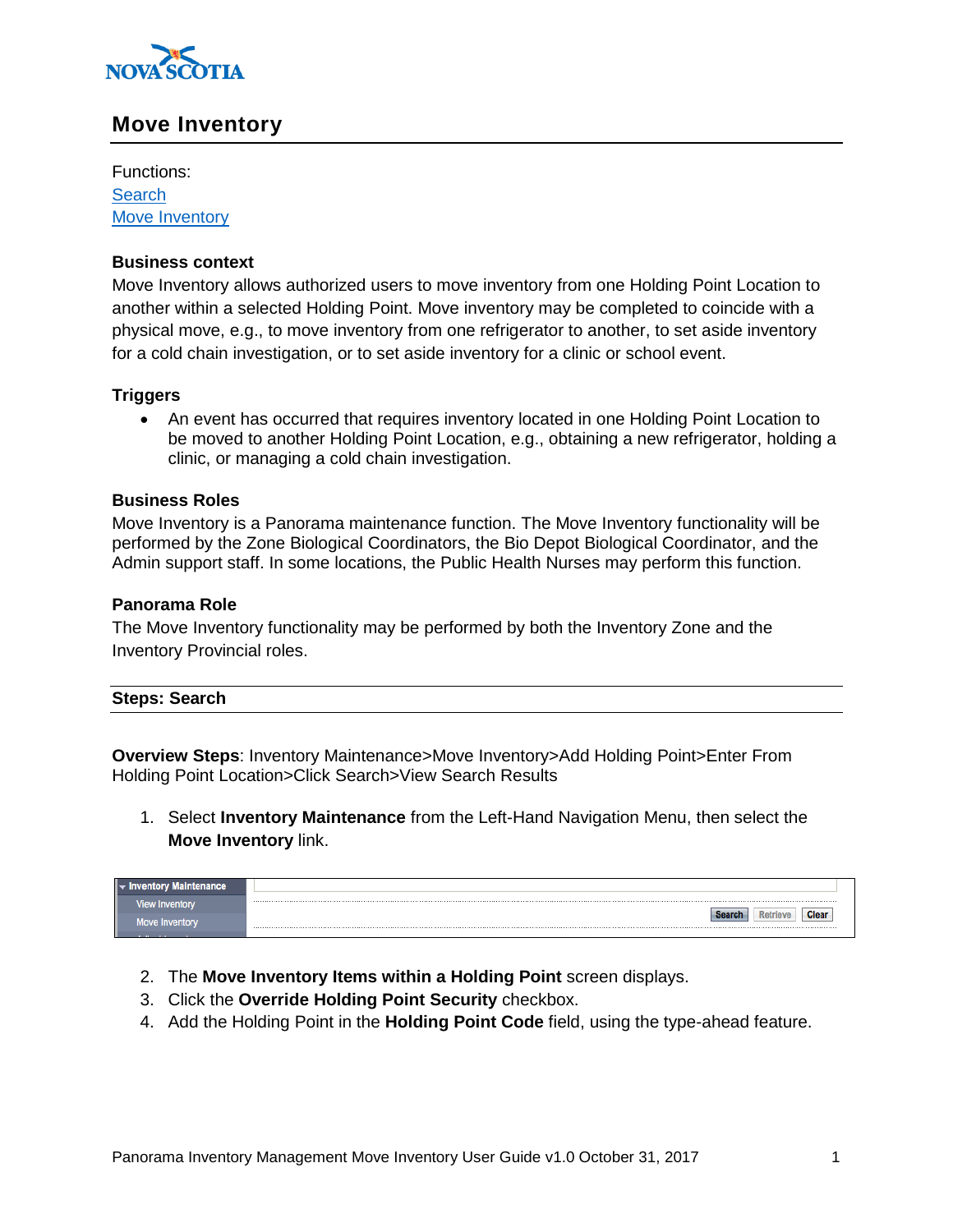

5. Select a value for **From Holding Point Location** using the type-ahead feature, and enter other search criteria as needed.

|                                                                   | Move Inventory Items within a Holding Point |        |                                |                                           |
|-------------------------------------------------------------------|---------------------------------------------|--------|--------------------------------|-------------------------------------------|
| <b>Move Inventory Items</b>                                       |                                             |        |                                | ☆ Hide Move Inventory Items               |
| Specify Source Product Inventory and Location<br>* Required field |                                             |        |                                |                                           |
| * Holding Point Code:                                             | Antigonish PHO-HP - Antigonish I            | Search | * From Holding Point Location: | Antig-HPL1-Op - Refrigerated - O          |
| <b>Product Alternate ID:</b>                                      |                                             |        | <b>Catalogue Item Name:</b>    |                                           |
| <b>Catalogue Item Code:</b>                                       |                                             |        |                                |                                           |
|                                                                   | <b>Search Catalogue</b>                     |        |                                |                                           |
| Override Holding Point Security                                   |                                             |        |                                |                                           |
|                                                                   |                                             |        |                                |                                           |
|                                                                   |                                             |        |                                | <b>Retrieve</b><br><b>Clear</b><br>Search |

- 6. Click **Search**.
- 7. The results display in the **Search Results** section.

| <b>Search Results</b>                      | Hide Search Results         |                               |                                               |                                             |                                      |                    |  |  |  |  |  |  |  |  |  |
|--------------------------------------------|-----------------------------|-------------------------------|-----------------------------------------------|---------------------------------------------|--------------------------------------|--------------------|--|--|--|--|--|--|--|--|--|
| Your search criteria returned 3 result(s). |                             |                               |                                               |                                             |                                      |                    |  |  |  |  |  |  |  |  |  |
| <b>New Move</b>                            |                             |                               |                                               |                                             |                                      |                    |  |  |  |  |  |  |  |  |  |
| <b>Transaction</b><br><u>ID:</u>           | <b>Transaction</b><br>Date: | <b>Holding Point</b><br>Code: | <b>From Holding Point</b><br><b>Location:</b> | <b>To Holding Point</b><br><b>Location:</b> | $\blacktriangledown$ Reason for Move | <b>Comments:</b>   |  |  |  |  |  |  |  |  |  |
| 22                                         | 2017 Sep 20                 | <b>Antigonish PHO-</b><br>HP  | Antig-HPL1-Op                                 | Antig-HPL2-Clinic                           | Administered                         |                    |  |  |  |  |  |  |  |  |  |
| 14                                         | 2017 Sep 13                 | Antigonish PHO-<br><b>HP</b>  | Antig-HPL1-Op                                 | Antig-HPL2-Clinic                           | <b>Stock issued</b>                  | <b>SAJS clinic</b> |  |  |  |  |  |  |  |  |  |
| 4                                          | 2017 Sep 13                 | Antigonish PHO-<br>HP         | Antig-HPL1-Op                                 | Antig-HPL2-Clinic                           | Product concern<br>adjustment        | н.                 |  |  |  |  |  |  |  |  |  |

#### <span id="page-1-0"></span>**Steps: Move Inventory**

In order to move inventory from one HPL to another, there must be sufficient inventory in the first HPL. View Inventory prior this process.

**Overview Steps**: Search for Holding Point Code>Enter **From Holding Point Location**>Click **New Move** button>Select product to move>Enter **To Holding Point Location**>Enter Qty>Enter Reason for Move>Click Override Warning>Click **Move Items**>Save

- 1. Select **Inventory Maintenance** from the Left-Hand Navigation Menu, then select the **Move Inventory** link.
- 2. The **Move Inventory Items within a Holding Point** screen is displayed. Search for the Holding Point Code following the Search process.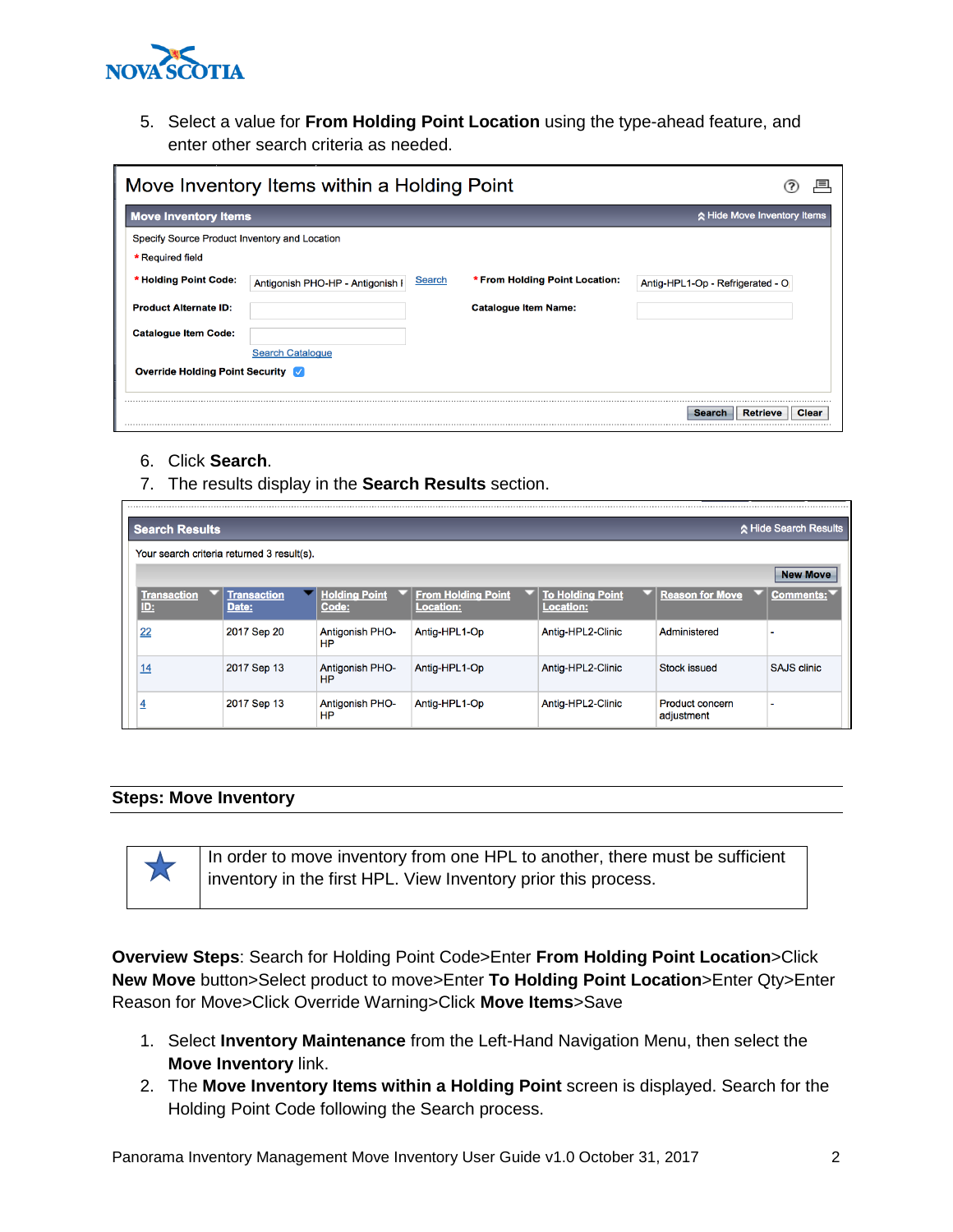

| Move Inventory Items within a Holding Point                                                                                                                                                                                         | 且               |
|-------------------------------------------------------------------------------------------------------------------------------------------------------------------------------------------------------------------------------------|-----------------|
| Move Inventory Items<br><b>Move Inventory Items</b>                                                                                                                                                                                 |                 |
| Specify Source Product Inventory and Location                                                                                                                                                                                       |                 |
| * Required field                                                                                                                                                                                                                    |                 |
| * Holding Point Code:<br>* From Holding Point Location:<br>Search<br>Antigonish PHO-HP - Antigonish PH                                                                                                                              |                 |
| <b>Product Alternate ID:</b><br><b>Catalogue Item Name:</b>                                                                                                                                                                         |                 |
| <b>Catalogue Item Code:</b>                                                                                                                                                                                                         |                 |
| Search Catalogue<br><b>Override Holding Point Security @1</b>                                                                                                                                                                       |                 |
| <b>Retrieve</b><br><b>Search</b>                                                                                                                                                                                                    | Clear           |
| Hide Search Results<br><b>Search Results</b>                                                                                                                                                                                        |                 |
|                                                                                                                                                                                                                                     | <b>New Move</b> |
| <b>From Holding Point</b><br><b>Holding Point</b><br><b>To Holding Point</b><br><b>Reason for</b><br><b>Transaction</b><br><b>Comments:</b><br><b>Transaction</b><br>Location:<br>Location:<br><b>Move</b><br>ID:<br>Date:<br>Code: |                 |
| $\parallel$ Page 1 of 1 $\parallel$ $\parallel$<br> A <br>Total: 0<br>Jump to page:                                                                                                                                                 | P               |
|                                                                                                                                                                                                                                     |                 |

3. Enter the **From Holding Point Location** from where inventory will be moved.

|                                                                      | Move Inventory Items within a Holding Point                              |                                                                   | ▣                                                                                                                                                    |
|----------------------------------------------------------------------|--------------------------------------------------------------------------|-------------------------------------------------------------------|------------------------------------------------------------------------------------------------------------------------------------------------------|
| <b>Move Inventory Items</b>                                          |                                                                          |                                                                   | Move Inventory Items                                                                                                                                 |
| Specify Source Product Inventory and Location<br>* Required field    |                                                                          |                                                                   |                                                                                                                                                      |
| * Holding Point Code:                                                | Search<br>Antigonish PHO-HP - Antigonish PH                              | * From Holding Point Location:                                    | an                                                                                                                                                   |
| <b>Product Alternate ID:</b>                                         |                                                                          | <b>Catalogue Item Name:</b>                                       | Antig-HPL1-Op - Refrigerated -<br>Operational                                                                                                        |
| <b>Catalogue Item Code:</b>                                          |                                                                          |                                                                   | Antig-HPL2-School - Refrigerated -<br>Operational                                                                                                    |
| <b>Override Holding Point Security #3</b>                            | Search Catalogue                                                         |                                                                   | Antig-HPL3-CCQuar - Refrigerated<br>- CC Quarantined<br>Antig-HPL4-Return - None - For<br>Return<br><b>Clear</b><br><b>Retrieve</b><br><b>Search</b> |
| <b>Search Results</b>                                                |                                                                          |                                                                   | A Hide Search Results                                                                                                                                |
| <b>Transaction</b><br><b>Transaction</b><br>Date:<br>ID:<br>Total: 0 | <b>Holding Point</b><br>Location:<br>Code:<br>$\mathbb{H}$ 4 Page 1 of 1 | <b>From Holding Point</b><br><b>To Holding Point</b><br>Location: | <b>New Move</b><br><b>Reason for</b><br><b>Comments:</b><br><b>Move</b><br>e<br>Jump to page:                                                        |

- 4. Click the **New Move Button**.
- 5. The **Product Inventory and Original Location** screen displays.
- 6. The **From Holding Point Location** field is pre-populated with the user's selection.
- 7. A list of inventory items contained at that Holding Point Location is now displayed.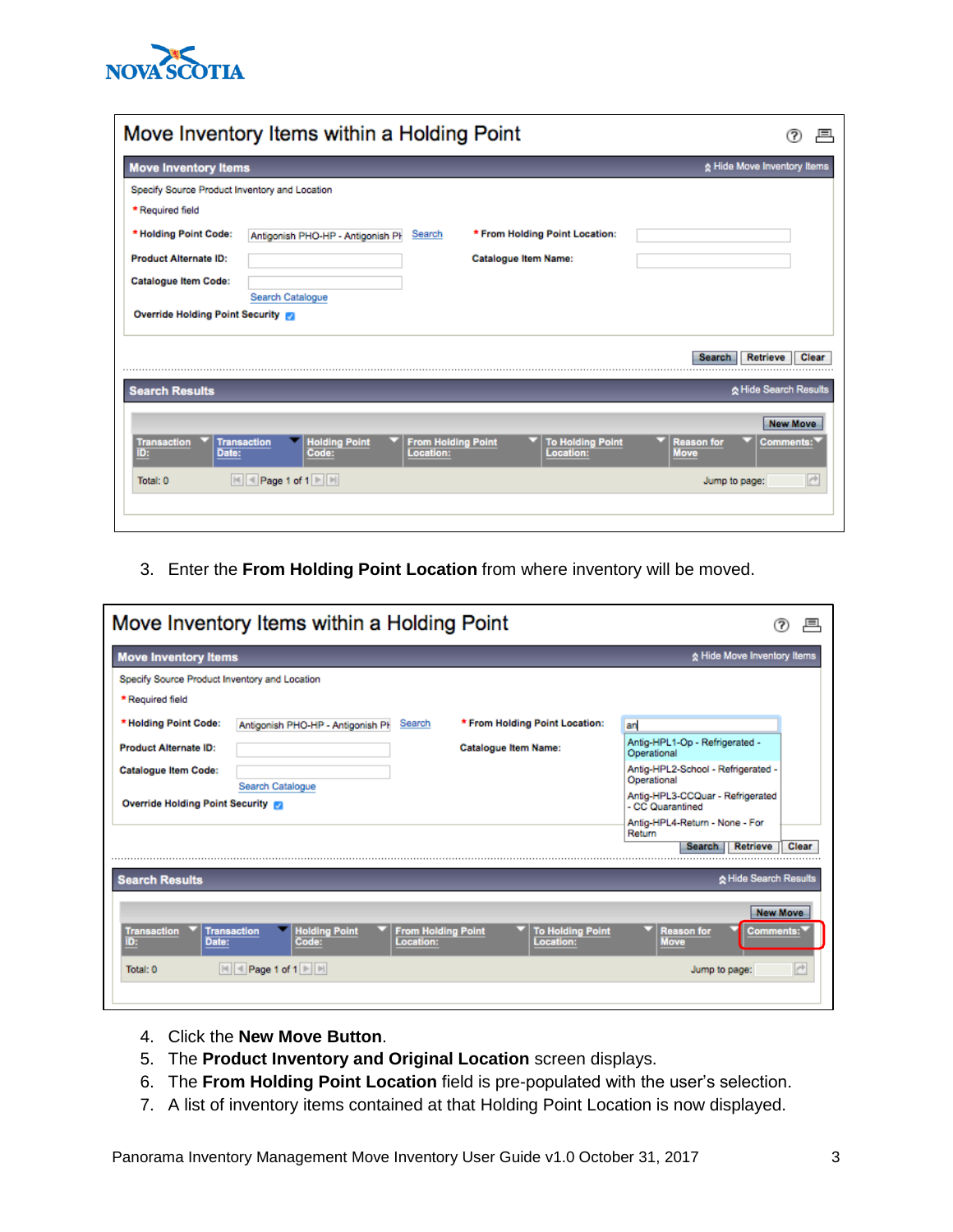

- 8. Select the inventory item that will be moved by clicking the checkbox. This action will enable the **To Holding Point Location**, **Reason for Move**, and **QTY to Move** fields, as well as the **Move Items** button.
- 9. Click the **Override Warnings** button.

| Tips:     |                                                                              |
|-----------|------------------------------------------------------------------------------|
| $\bullet$ | The quantity to move cannot exceed the quantity available.                   |
| $\bullet$ | If the quantity to move is less than the full quantity available, select the |
|           | Override Warnings checkbox.                                                  |
| $\bullet$ | Users are not able to move product from a "For Disposal" Holding             |
|           | Point Location to an "Operational" Holding Point Location. Use the           |
|           | Adjust Inventory function to adjust if an error is made.                     |

- 10. Add the **Holding Point Location** where the inventory will be moved to. Type Ahead functionality works in this field.
- 11. Enter the **QTY to Move**.
- 12. Select a **Reason for Move**.
- 13. Enter a **Comment** if applicable.

|                      |                                   |                                                |                                           | Move Inventory Items within a Holding Point                                |                |                                   |                                 |                                      |                                           |                        |
|----------------------|-----------------------------------|------------------------------------------------|-------------------------------------------|----------------------------------------------------------------------------|----------------|-----------------------------------|---------------------------------|--------------------------------------|-------------------------------------------|------------------------|
|                      |                                   | <b>Product Inventory and Original Location</b> |                                           |                                                                            |                |                                   |                                 |                                      |                                           |                        |
|                      |                                   |                                                |                                           | Specify Inventory Item(s) to move to a destination Holding Point Location. |                |                                   |                                 |                                      |                                           |                        |
|                      | <b>To Holding Point Location:</b> | From Holding Point Location:                   |                                           |                                                                            |                |                                   |                                 |                                      |                                           |                        |
|                      |                                   |                                                | <b>New HPL</b>                            |                                                                            |                |                                   |                                 |                                      |                                           |                        |
|                      | <b>Reason for Move</b>            |                                                | Administered                              | $ \hat{\mathbf{v}} $                                                       |                |                                   |                                 |                                      |                                           |                        |
| <b>Comments</b>      |                                   |                                                |                                           |                                                                            |                |                                   |                                 |                                      |                                           |                        |
|                      |                                   |                                                |                                           |                                                                            |                |                                   |                                 |                                      |                                           |                        |
|                      |                                   |                                                |                                           | Override Warnings                                                          |                |                                   |                                 |                                      |                                           |                        |
| <b>Row Actions:</b>  |                                   | <b>Select All</b>                              |                                           |                                                                            |                |                                   |                                 |                                      |                                           | <b>Move Items</b>      |
| <b>Select</b>        | QTY to<br><b>Move:</b>            | Catalogue<br><b>Item</b><br>Code:              | <b>Product</b><br><b>Alternate</b><br>ID: | <b>Catalogue Item</b><br>Name:                                             | Lot<br>Number: | Current<br><b>Expiry</b><br>Date: | Uncommitted<br><b>Quantity:</b> | <b>Committed</b><br><b>Quantity:</b> | Quartify ▼   Unit of<br>on Hand<br>(QOH): | <b>Measure:</b>        |
| $\blacktriangledown$ | 20                                | 53                                             | Pneu-<br>$P-23(10)$                       | Pneumovax®23(10<br>x 0.5mL)MF                                              | M035579        | <b>2018 May</b><br>16             | 920.0                           | 0.0                                  | 920.0                                     | <b>Doses</b>           |
| a a s                |                                   | 53                                             | Pneu-<br>$P-23(10)$                       | Pneumovax®23(10<br>$x$ 0.5mL)MF                                            | M034698        | 2018 Apr<br>1                     | 10.0                            | 0.0                                  | 10.0                                      | <b>Doses</b>           |
|                      |                                   | 54                                             | PPD(MDV)                                  | Tubersol®(1mL<br><b>MDV)SPL</b>                                            | <b>C5037AB</b> | 2018 Sep<br>30                    | 1.000.0                         | 0.0                                  | 1,000.0                                   | <b>Doses</b>           |
|                      |                                   | 8                                              | DTaP-IPV-<br>Hib(5)                       | Pediacel® (5 x<br>0.5mL)SPL                                                | C5094AA        | 2018 Oct<br>31                    | 3.0                             | 0.0                                  | 3.0                                       | <b>Doses</b>           |
|                      |                                   | 27                                             | HPV-4(10)                                 | Gardasil®(10 x<br>0.5mL)MF                                                 | M006158        | <b>2018 Nov</b><br>3              | 900.0                           | 0.0                                  | 900.0                                     | <b>Doses</b>           |
| <b>From</b>          | <b>Product</b>                    | <b>Catalogue</b>                               | <b>Catalogue</b>                          | Manufacturer:                                                              | Lot            | Current`                          | Uncommitted T                   | QTY                                  | Quantity`                                 | <b>Unit of</b>         |
| HPL:                 | <b>Alternate</b><br>ID:           | <b>Item</b><br>Name:                           | Item<br><u>Code:</u>                      |                                                                            | <b>Number:</b> | <b>Expiry</b><br>Date:            | <b>Quantity:</b>                | <b>Moved:</b>                        | on Hand<br>(QOH):                         | <b>Measure:</b>        |
|                      |                                   |                                                |                                           |                                                                            |                |                                   |                                 |                                      |                                           |                        |
|                      |                                   |                                                |                                           |                                                                            |                |                                   |                                 |                                      | Save                                      | Print<br><b>Cancel</b> |